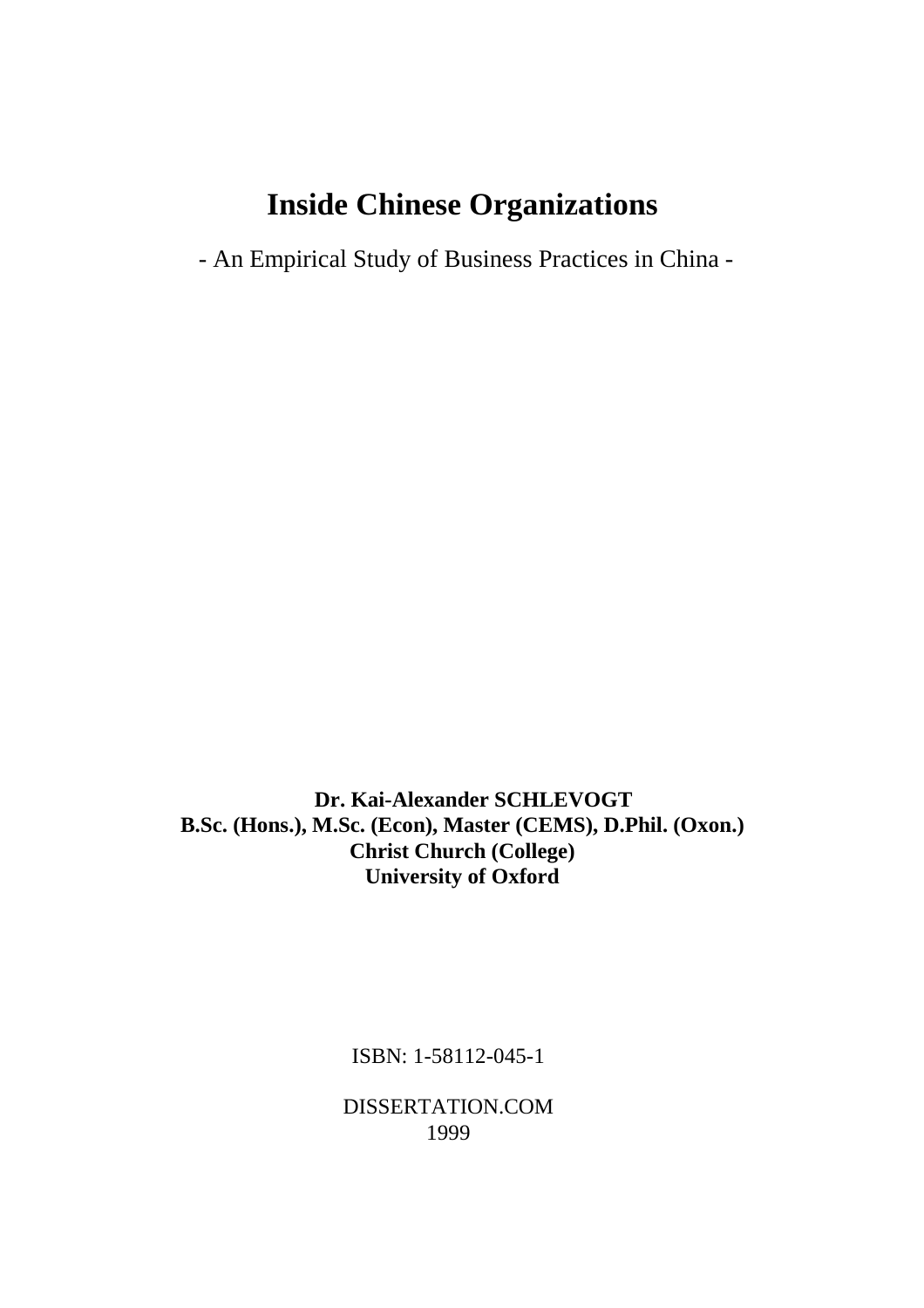## **Books by Dr. Kai-Alexander Schlevogt**

The Art of Chinese Management Power and Control in Chinese Private Enterprises Inside Chinese Organizations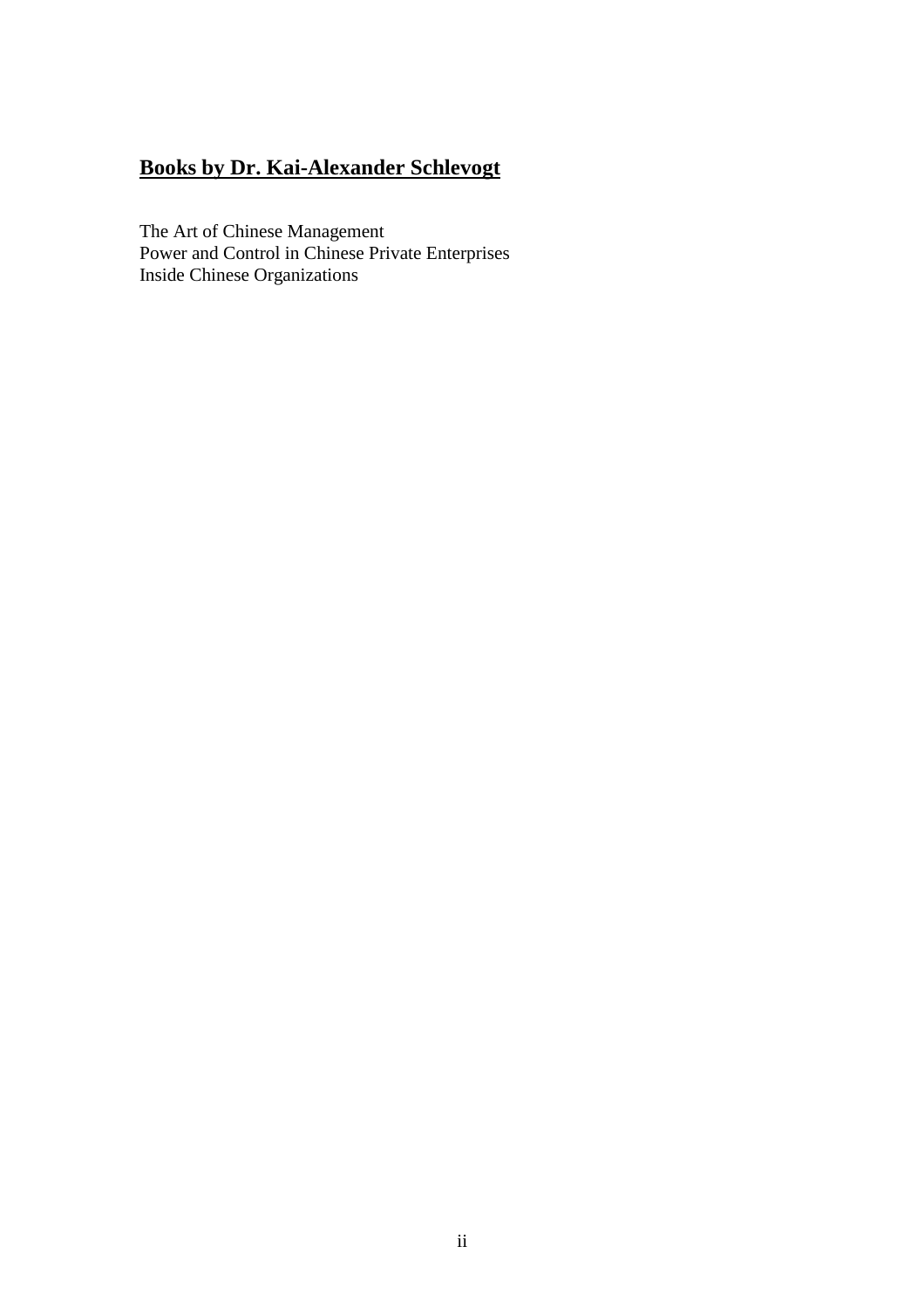#### **Abstract**

Dr. Kai-Alexander Schlevogt Cxford University Christ Church (College) Said Business School

#### **Inside Chinese Organizations**

#### *- An Empirical Study of Business Practices in China -*

An empirical study was undertaken (a) to examine the characteristics, influencing factors, and effectiveness of a distinctive Chinese management model adopted by the newly founded private enterprises in mainland China, as well as (b) to test the "fit" notion in contingency theory. The study was based on a random sample of 124 standardized personal interviews with CEOs of Chinese industrial and service companies in Beijing and Shanghai. The standardized questionnaire mainly contained the Aston structure scales (Pugh and Hickson 1976) and Khandwalla's (1977) management schedules. Besides, three case examples were studied including one state-owned bank and two private enterprises. Using AMOS structural equation modeling, size, masstechnology and uncertainty, as well as CEO need for achievement, environmental constraints and selected Chinese characteristics, were specified as influencing factors of "bureaucracy" and managerial practices, which included strategic orientation, leadership style, decision-making, communication and subcontracting. Another model analyzed the influence of various key success factors on organizational effectiveness.

The findings provided support for the re-adoption of a distinctive Chinese management model in private companies, characterized by autocratic leadership, low formalization, "Chinese entrepreneurship" and network-based "webs". Private enterprises also tended to readopt and emphasize traditional Chinese family-related values. The distinctiveness of this model was, ceteris paribus, due to this emphasis on familism, which had a direct impact on organizational design and an indirect influence through its negative association with company size, which in turn significantly covaried with organizational design. This family-based ownership model was positively associated with organizational effectiveness. As regards contingency theory, the "traditional" fit hypotheses could not be rejected. In addition, less effective companies were not necessarily in "misfit". "Appropriate" structure, together with an optimizing planning style and firm age, were positively associated with performance. Managerial recommendations were codified in a CHINA© strategy framework for high effectiveness.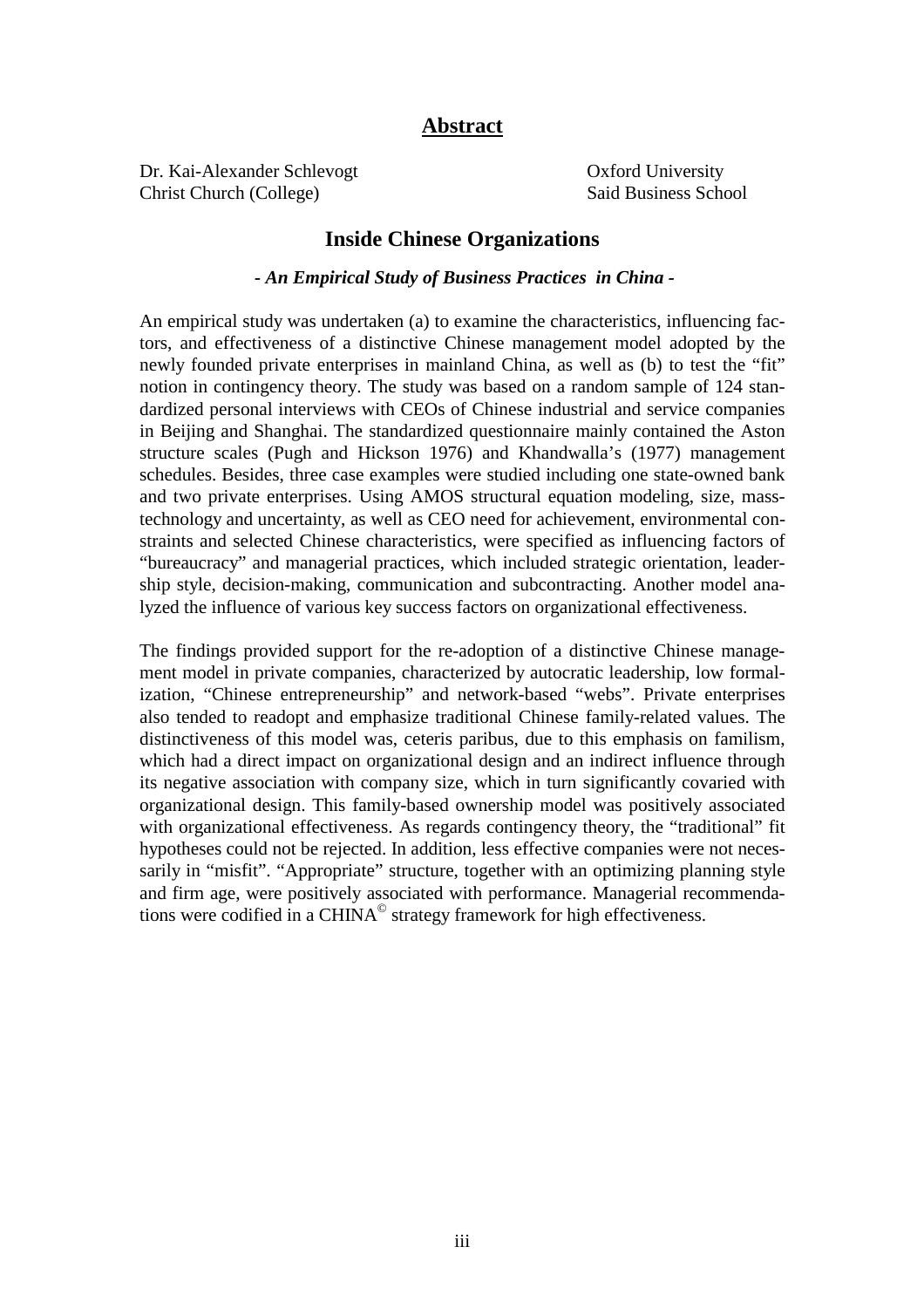#### **Key Words**

Chinese management - mainland China - Chinese family-owned business enterprise free enterprise - small business - Chinese state-owned enterprises (SOE) - government business enterprise - business enterprise - entrepreneurship of specific groups - organizational structure - management practices - organizational performance - organizational effectiveness - excellent companies - business thinking - international success in business - emerging markets - survey - case studies - structural equation modeling - Amos - Aston research - contingency theory - comparative management - comparative study - business people - executive management - decision-making and problem-solving - business & economics & finance & investing - investment, foreign - investments & securities - privatization - communism & socialism - economic development - customs & traditions - national characteristics, China - Chinese philosophy - East Asia - Asia Pacific - business history, China - industrial organization - state and industrial organization - economic policy - contemporary politics - contemporary economic situation, China - economics, international.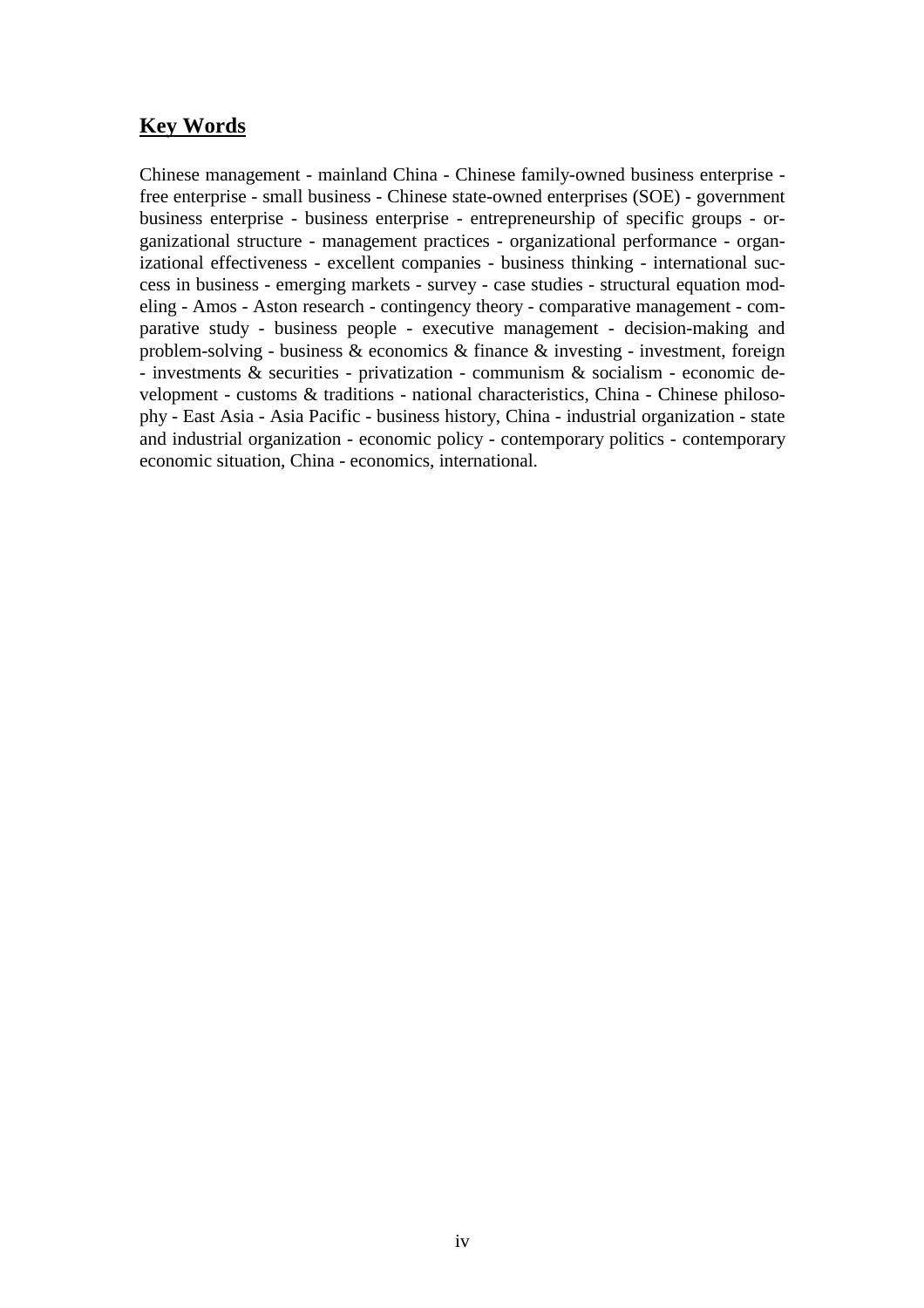## **Dedication**

*To the people of China*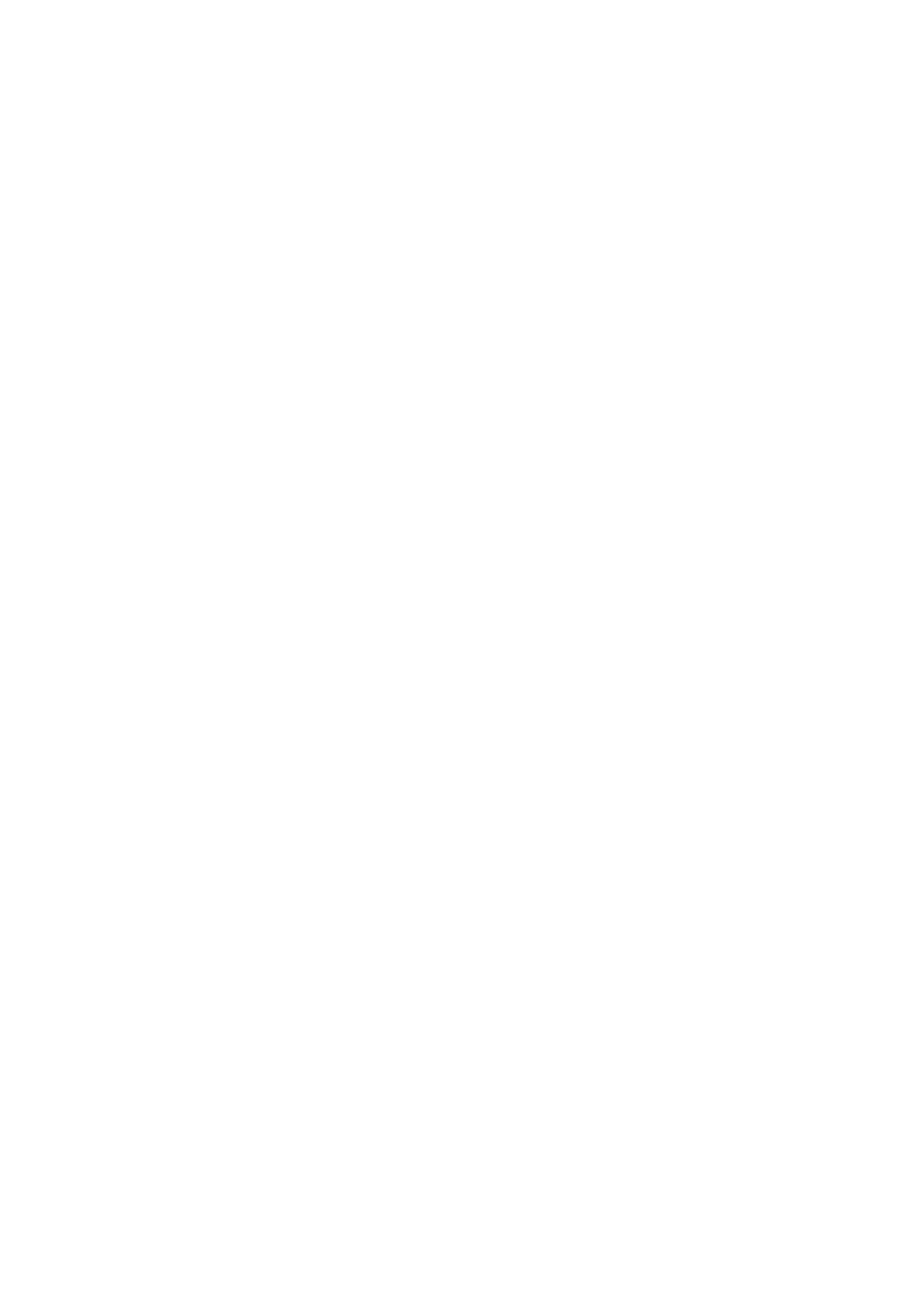#### **Quotations**

**"Can the strength of a hundred people be greater than that of one thousand people? It can and is, when the one hundred are organized."**

*V. I. Lenin*

**"Science is systematized knowledge … Art is knowledge made efficient by skill."**

*J. F. Genung*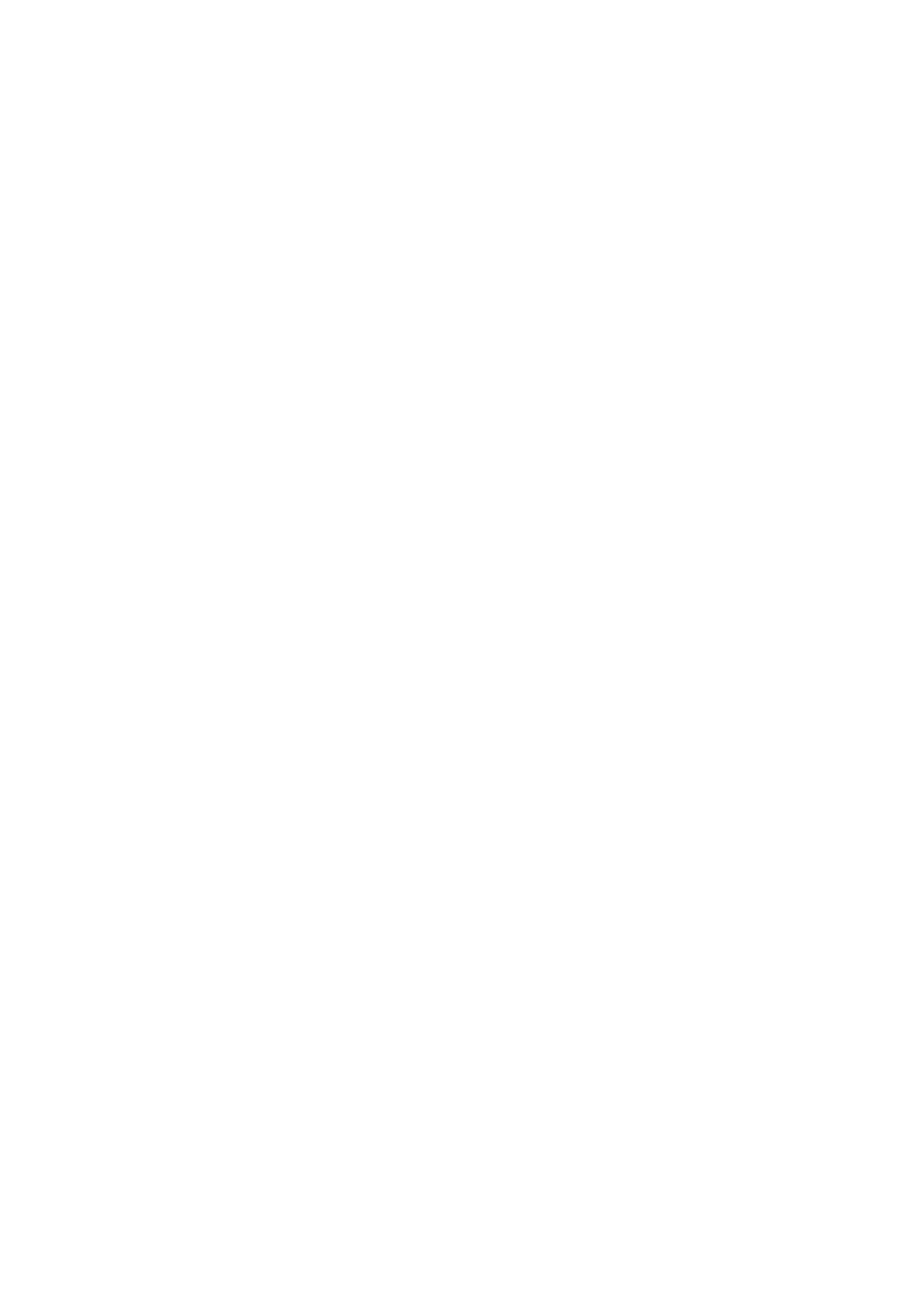## **Table of Contents**

| <i>xiii</i> |
|-------------|

#### Part I: Introduction and Development of Theory

| 1.4. Usefulness of research for non-academic interest groups --------------------- 1-11 |  |
|-----------------------------------------------------------------------------------------|--|
|                                                                                         |  |
|                                                                                         |  |
|                                                                                         |  |
|                                                                                         |  |
|                                                                                         |  |
|                                                                                         |  |
|                                                                                         |  |
|                                                                                         |  |
|                                                                                         |  |
|                                                                                         |  |

## Part II: Methodology and Exploratory Analysis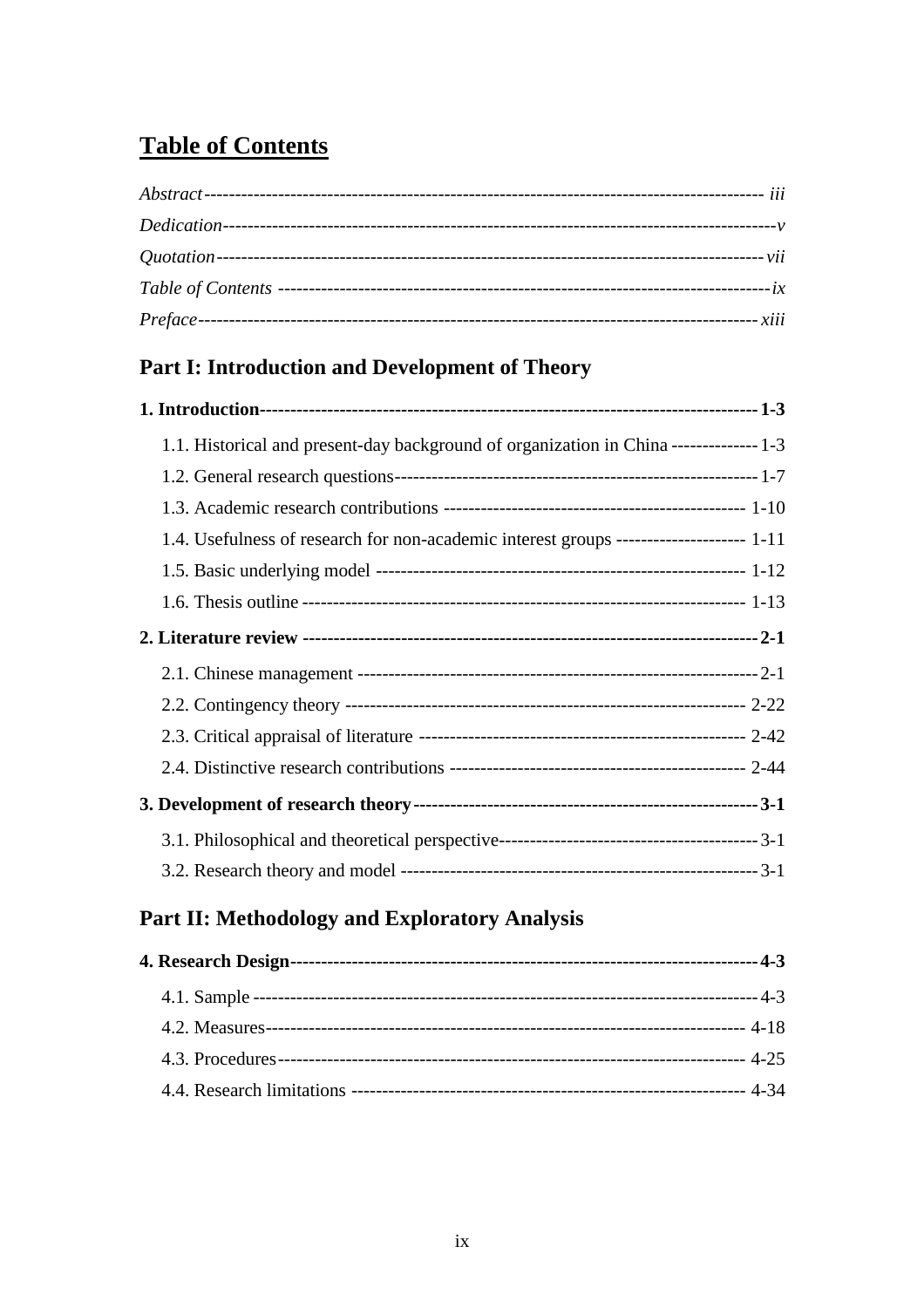| 5.4. Data screening prior to model estimation and testing---------------------------- 5-19 |  |
|--------------------------------------------------------------------------------------------|--|
|                                                                                            |  |

## **Part III: General Research Findings**

| 6.2. Structural and managerial profiles for private and state enterprises ----------- 6-4 |  |  |
|-------------------------------------------------------------------------------------------|--|--|
|                                                                                           |  |  |
|                                                                                           |  |  |
|                                                                                           |  |  |
|                                                                                           |  |  |
| 7.3. Influencing factors of management practices in China ----------------------- 7-35    |  |  |
|                                                                                           |  |  |
|                                                                                           |  |  |
|                                                                                           |  |  |
|                                                                                           |  |  |

## **Part IV: Conclusions and limitations**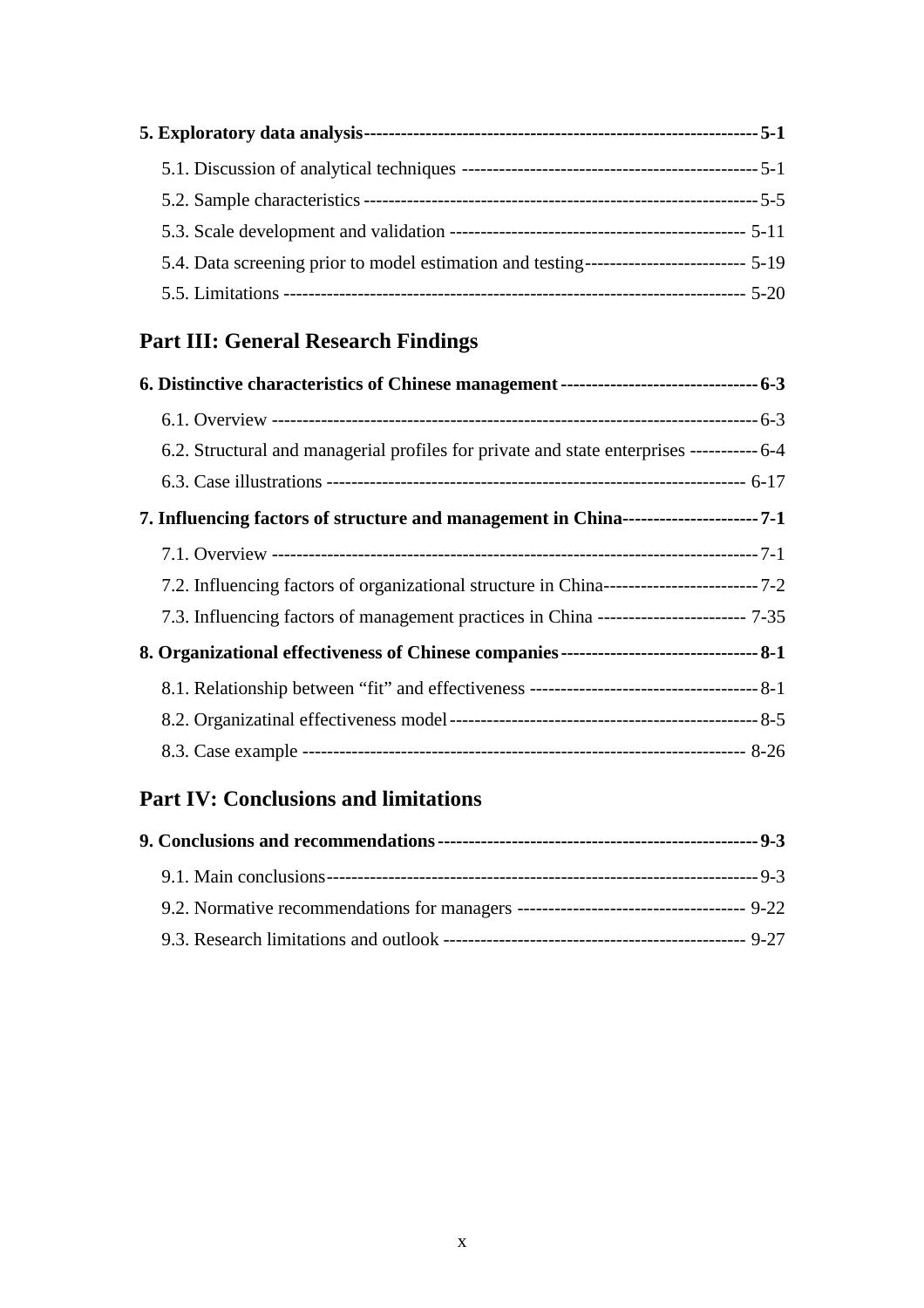## **Appendix**

| Appendix C: Comparison of different sampling approaches ----------------------------- C-1   |  |
|---------------------------------------------------------------------------------------------|--|
|                                                                                             |  |
|                                                                                             |  |
| Appendix F: Letter to CEO asking for participation in mailed pilot----------------------F-1 |  |
|                                                                                             |  |
|                                                                                             |  |
|                                                                                             |  |
|                                                                                             |  |
| Appendix K: Discussion of statistical choices for scale construction ----------------- K-1  |  |
|                                                                                             |  |
|                                                                                             |  |
|                                                                                             |  |
|                                                                                             |  |
| Appendix P: Data screening and measurement model assessment for SEMs ---------P-1           |  |
|                                                                                             |  |
|                                                                                             |  |
|                                                                                             |  |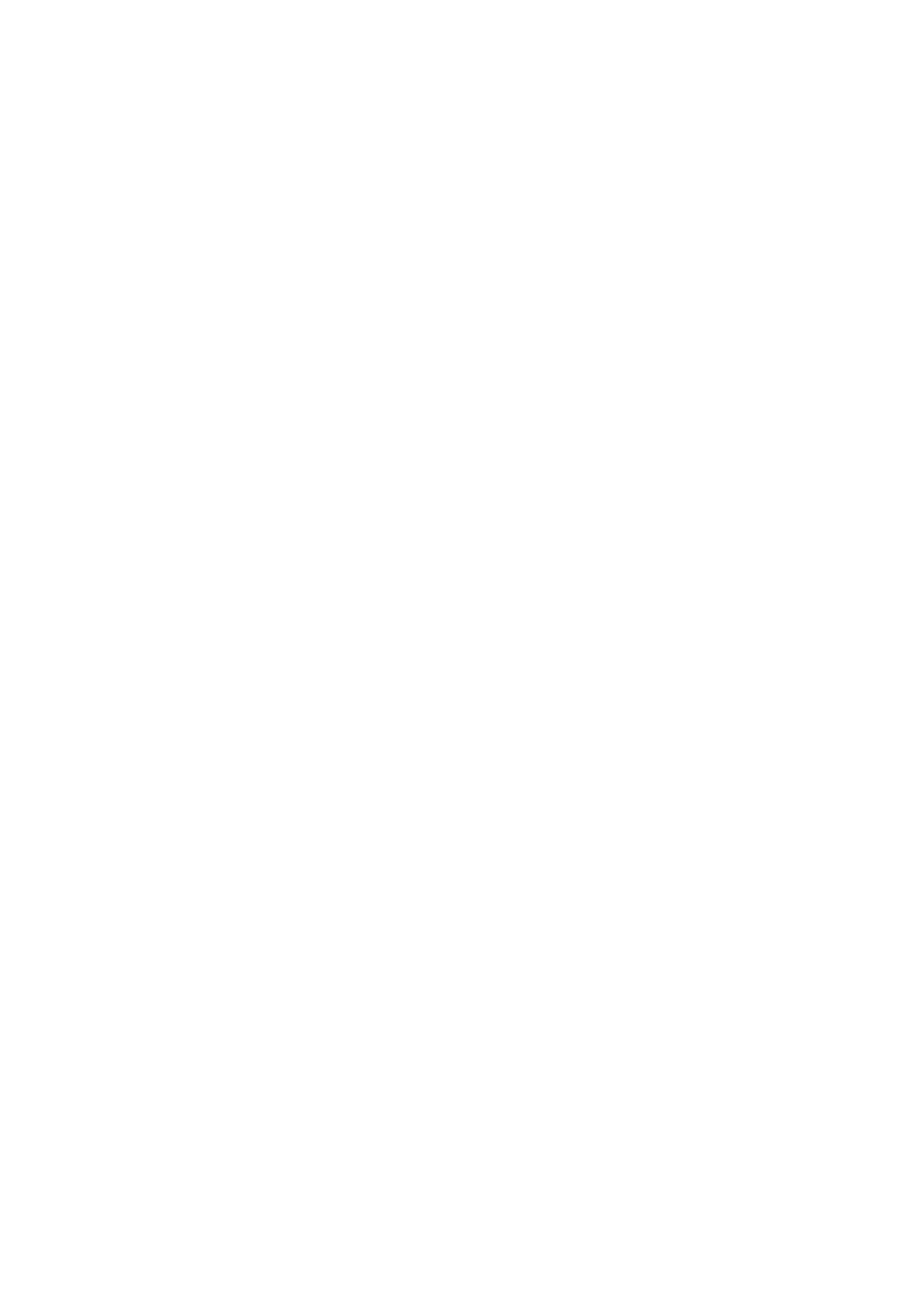# **Preface**

This book reports the empirical results from the first comprehensive survey of private and state-owned enterprises (SOEs) in mainland China, including cross-national comparisons with companies around the world. Despite the exciting success of many private entrepreneurs in China, until now the nature, causes and outcomes of their business practices have neither been analyzed in a systematic and empirical fashion, nor have they been compared to the context, structure, management and performance of SOEs and other international companies.

This situation is both similar and different from the essence of the following Chinese saying: "The peach and the plum do not speak, yet a path is worn beneath them." As regards the similarity, private Chinese managers and their indigenously developed organizational techniques are outstanding in many respects. They are the outcome of several millenniums of accumulated cultural values and natural wisdom. Meanwhile, these managers do not talk much about their success and its underlying reasons. They usually prefer family secrecy over public showmanship. In this respect they are like exquisite peaches and plums, which are beautiful by nature and do not tell anybody about their beauty. The difference is that, so far, there has not been any path established by researchers who visited, analyzed and - when justified - praised these precious fruits of recent Chinese economic reforms. The mission of this pioneering study is to develop such a path for other researchers to follow, expand or reconstruct. Based on empirical evidence, the new trail cuts through the jungle of anecdotes, allowing the light of facts to shine through from its end point. Following the path, which leads straight inside Chinese organizations, will help to reveal the inner secrets underlying the high performance of many private Chinese businesses.

The present work is designed as a companion to another book I have written, *The Art of Chinese Management* (New York: Oxford University Press, in press), and a book in progress with the preliminary title *Organizational Theory in China*. Aimed at academic scholars in general and empirical researchers in particular, *Inside Chinese Organizations* elaborates in more depth on the relevant academic literature, theory development, research design, exploratory data analysis and statistical results related to the individual research models, supplementing the material presented in the other two books. The electronic files containing the complete raw data for all survey respondents is also available from the author for scholars to leverage the huge database for further joint research. In contrast to the more technical nature of this book, especially *The Art of Chinese Management* is targeted to a more general readership and contains a great amount of practical recommendations for executives.

I would like to express my special gratitude towards Dr. David Barron, Jesus College, who was an important source of advice and encouragement throughout my research time at Oxford University. I also thank Dr. Richard Whittington, New College, for his valuable comments. Besides, my special thanks goes to Christ Church and its Dean, the Very Reverend John Drury, for accepting me in its community of great men and supporting my field research in China with generous grants.